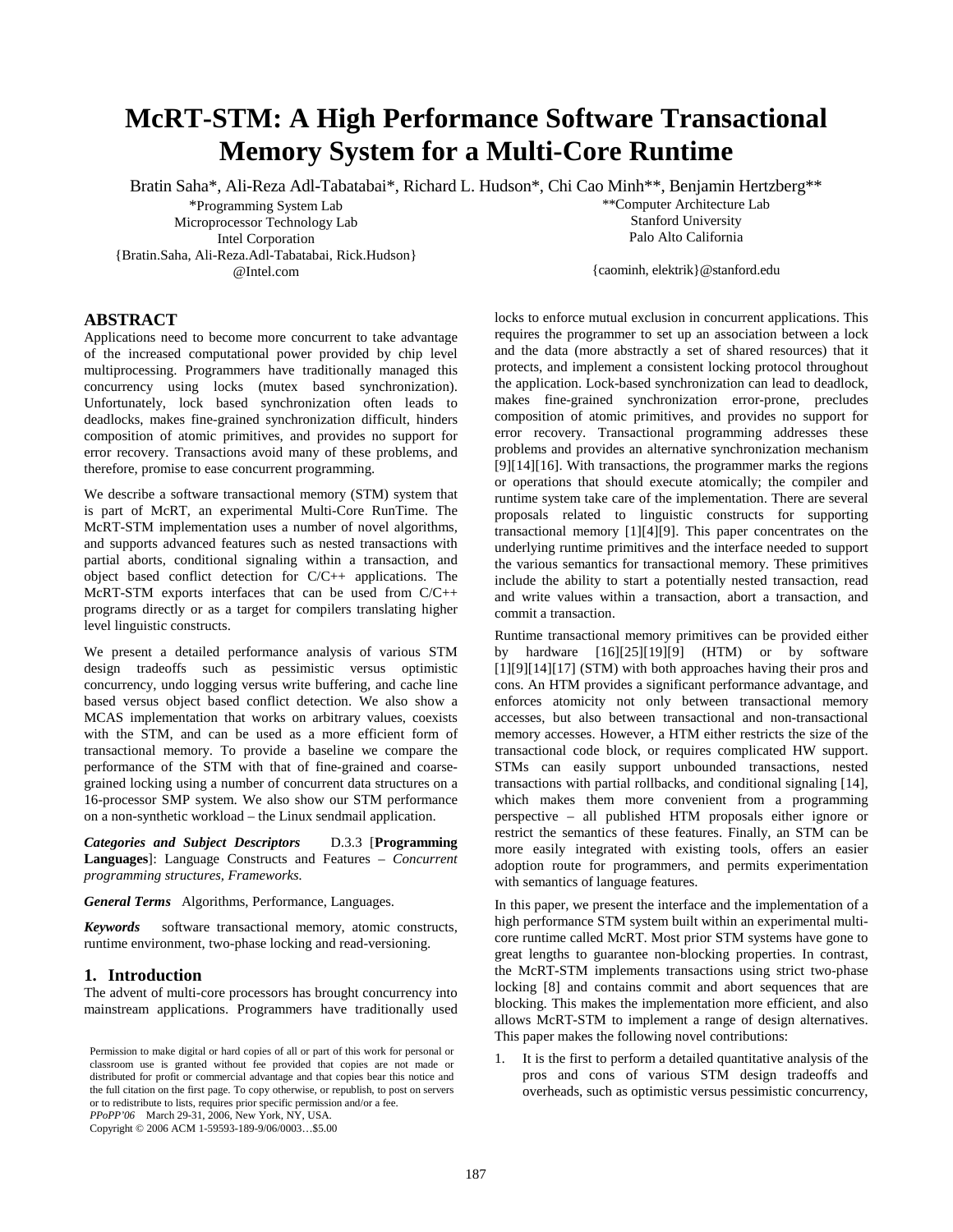write buffering versus undo logging, and cache line based versus object based conflict detection.

- 2. It presents the first object-based conflict detection algorithm for  $C/C++$  and other applications that use explicit memory management. We believe the McRT-STM is the first STM that can simultaneously support both object-based and cacheline based conflict detection.
- 3. It describes a novel STM design that leverages other McRT components. Prior research has concentrated on stand-alone STM systems with a non-blocking design which imposes a significant overhead. In contrast, the McRT-STM avoids a non-blocking design but instead leverages the McRT cooperative scheduler to prevent an inactive transaction from blocking running transactions.
- 4. It describes a novel software MCAS (atomic multi-word compare and swap) implementation that coexists with the STM, and works on arbitrary values. The software MCAS implementation allows a number of optimizations over the general STM.
- 5. It provides detailed performance results of the STM on a number of concurrent data structures, compares the performance with that of fine-grained and coarse-grained locking, provides a breakdown of the STM overheads, and presents the contention behavior. We show how the STM performs on a "real" application (the sendmail spam filter). We believe this is among the first studies of STM on a large non-synthetic benchmark.

The rest of the paper is organized as follows. Section 2 describes our experimental framework. Section 3 evaluates the different STM design tradeoffs. Section 4 describes the McRT-STM design. Section 5 describes our MCAS implementation. Section 6 evaluates the STM implementation. The last two sections present related work and conclusions.

# **2. Experimental framework**

We have built our STM within McRT, an experimental multi-core runtime. At its core, McRT contains a thread scheduler, a synchronization framework, a scalable memory manager, and the STM system, as well as other components. Sitting on top of the core services, a set of adapters translate the threading calls in different programming models into the McRT core API. McRT supports OpenMP, Pthreads, and the ORP [5] Java virtual machine. The whole stack runs on a variety of platforms such as IA-32 Linux and IA-32 Windows.

As concurrent workloads, we use a hashtable, a balanced binary search tree, a B-Tree, and a linked list. The hashtable is organized as 256 buckets with each bucket being a linked list of elements. All operations search the hashtable for a given element, with updates and deletes also modifying the hash table. Threads pick an element at random and then perform insertion, deletion or lookup. The probability of any two threads colliding is high C(16,2)/256, but the probability of many threads colliding is low. Thus, the hashtable emulates a workload that has good throughput, even though transactions may abort. The binary search tree has conflicts when updates cause rotations; moreover, nodes near the root of the tree become a bottleneck when they are updated, thus hindering throughput. The B-Tree is an 11-order balanced B-Tree, a complex data structure commonly used in

databases. The linked list emulates a workload with the worst case STM behavior since list operations exhibit very little concurrency. These benchmarks represent common data structures used in many applications.

The measurements presented in this paper were gathered on a 16 processor IBM x445 SMP system with Xeon MP 2.2 GHz Xeon processors running RedHat Linux EL3. The SMP system is arranged in clusters of 4 processors, with processors within each cluster sharing a 64MB L4 cache. Each processor has private L1 (8KB), L2 (512KB), and L3 (2MB) cache.

# **3. STM design tradeoffs**

This section discusses the different STM design tradeoffs and explains why we chose particular points in the design space. In most cases, we implemented the different STM variants to enable a quantitative comparison. This section also presents the quantitative data to reinforce the McRT-STM design decisions.

# **3.1 Non-blocking guarantees**

The McRT STM uses a strict two-phase locking protocol [8] to implement the transaction manager. The STM maps each memory location to a unique lock, and acquires all relevant locks before committing a transaction. Unlike conventional STMs [11][15], the McRT STM has small code sections, related to commit and abort sequences, which are blocking. However, if a transaction T1 is waiting for a lock to be released by another active transaction T2, then T1 can abort T2. Other than the obvious performance reasons we made the design choice for the following complimentary reasons:

- We believe that non-blocking properties should be enforced through appropriate scheduler hooks to control preemption in designated code sections. The McRT scheduler uses cooperative pre-emption that reduces (and in many cases eliminates) blocking problems. Moreover, the scheduler executes at the user-level, so the STM-scheduler interaction is inexpensive since it happens through function calls.
- As single thread performance hits the power wall, processor architects have turned to chip multiprocessors (CMP). Emerging CMPs will use Moore's law to aggressively increase the number of processing cores, perhaps to tens of cores by the end of the decade [20]. This makes preemption much less of an issue.

The McRT-STM benefits in the following ways by abandoning the non-blocking guarantee:

- Transaction aborts are reduced. We initially used a nonblocking implementation, but performance was poor due to a large number of transaction aborts. The lock-based STM implementation was also simpler and more efficient.
- Optimization opportunities are exposed. In many cases we can detect early that a transaction will eventually commit. Section 5 shows an example of how we take advantage of this; a compiler should also be able to exploit this.
- Memory management is simplified. Prior STMs had to resort to complex memory management schemes such as hazard pointers[22] since the STMs were designed to be nonblocking. On the other hand, the McRT-STM can use a standard memory allocator for its internal data structures, for example allocating and freeing transaction logs.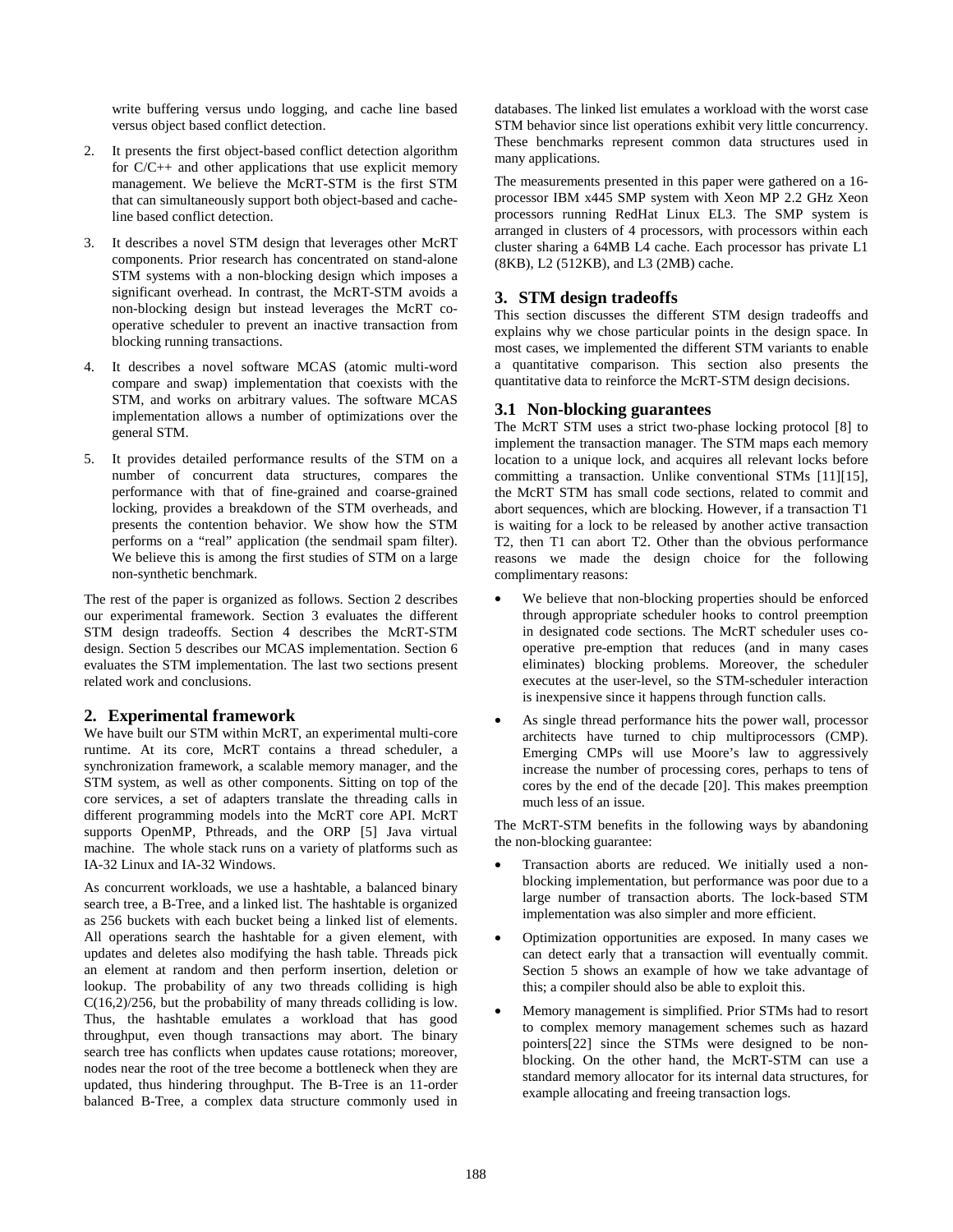• Integrates better with a transaction monitor. A transactional memory implementation may need to integrate with a transaction processing monitor, which entails a blocking implementation. The TM implementation may also need to support other features that require blocking implementations, such as remote procedure calls.

#### *3.1.1 Deadlock avoidance*

Since transactions wait for locks to be released, the STM needs to avoid deadlock. One option is for the STM to detect deadlock by creating a graph of waiting transactions. The STM could then detect a cycle of waiting transactions, and abort one of the transactions. This would require maintaining additional state whenever locks are acquired, which would slow down all transactional reads and writes.

Another option is to wait for a finite amount of time for a lock to be released and then abort. This does not incur an overhead in the absence of conflicts, but could lead to some "false positives". Prior work in the database community [8] has shown that the probability of deadlocks is proportional to  $NW<sup>4</sup>/L<sup>2</sup>$  and hence small: (N=no. of concurrent transactions,  $W = no$ . of locks acquired on average ( $\sim$ no. of stores), L = total no. of locks that can be acquired (~total no. of shared objects)). While database access patterns may differ from shared variable access patterns in an application, nevertheless we considered this to be a good starting point and adopted this approach in our STM.

#### *3.1.2 Data conflicts and contention*

In our STM, data conflicts manifest as lock contention. If a reader or a writer tries to access a location that has been updated by another active transaction, then the reader will find that the write lock has been acquired. A writer may end up accessing a location that has been read by another active transaction, but the conflict manifests when the transaction validates its read set.

Therefore, contention management between transactions boils down to reader/writer actions when they find that a lock is taken. Our STM tries to maximize throughput by almost always making readers/writers wait when a lock is not available. A transaction will abort another transaction only when the thread running the other transaction has yielded the processor. The McRT-STM leverages the scheduler for this: If a transaction T1 finds that a lock has been acquired, it queries the McRT scheduler, and only if the lock owner T2 is not running does T1 abort T2.

# **3.2 Locking mechanism**

A lock-based transaction implementation can use two different locking algorithms for enforcing transactional semantics: It can use reader-writer locks, or it can use read-versioning combined with writer locks.

# *3.2.1 Reader-writer locking*

In this scheme, the lock words corresponding to memory locations are used as reader-writer locks. A reader takes a read lock before loading the memory value, while a writer takes a write lock before a speculative update. Multiple readers or a single writer are allowed to acquire the lock at any time. Acquiring a read lock prevents any writer from updating a location that an active transaction has read. Acquiring the write lock prevents any reader from loading a speculative value written by an active transaction. A transaction maintains a log of the locks (and their flavor) that it has acquired. At commit, the transaction releases all its locks. Thus the reader-writer lock mechanism enforces atomicity.

Further, maintaining an undo-log for aborts also allows a transaction to make in-place updates. The advantage of using reader locks is that it prevents a future writer from creating a data conflict; thus, it allows a compiler to reorder code to proactively acquire locks and once all the locks are acquired, to optimize the code generation knowing the transaction is not going to get aborted.

Unfortunately, conventional reader-writer locks can not be used in a STM. This is because a transaction may first read a location, and then write into it later. This implies that a reader lock may need to be converted into a writer lock, yet the reader-writer lock semantics still needs to be preserved. The McRT STM uses a novel, yet efficient scheme to implement reader-writer locks with support for dynamically upgrading readers into writers.

We use a 32 bit integer as the reader-writer lock. The lower 3 bits have special meaning: the *Notify* (or N) bit is set when a reader has requested notification, and unset when there are no waiting readers. The *Upgrade* (or U) bit is set when a reader wants to upgrade, it is unset when no readers are waiting for an upgrade. The *Reader* (or R) bit is always 0 when a writer owns the lock, otherwise it is 1. When a transaction acquires a write lock, it stores a pointer to its descriptor (a transaction local structure). The pointer is allocated on an 8 byte boundary, so the lower 3 bits are all zero. Once a writer has acquired the lock, neither upgrades nor notifications can be requested since no readers will be able to acquire the lock until the current transaction releases the write lock (at a commit or abort). This ensures that the lower 3 bits remain unset while a writer has acquired the lock. Readers first check that no writer has the lock (the lower 3 bits are non-zero) and then atomically increment the value of the lockword by 0x8 to acquire the lock, and decrement it by the same amount on release. This ensures that the bit pattern of the lower bits remains unperturbed. When readers have acquired the lock, the upper 29 bits store the number of readers. The initial value of the lock word is 0x4 which implies that no writer has it, and no readers have acquired it. The upgrade and notification bits are unset.

When a reader wants to upgrade, it atomically tries to set the U bit. If it succeeds, it waits for the current readers to release the read locks, and then acquires the write lock by inserting a pointer to its transaction descriptor. Moreover, incoming readers back off from acquiring a read lock if they notice that the upgrade bit is set. During upgrade, if a reader finds that the U bit is already set, then it aborts since another reader has obtained the right to upgrade, and the consequent write would create a data conflict.

A transaction may sometimes wait for values in its read set to change. We use the N bit to set this up. Every lock has an associated wait list. When a reader wants notification, it sets the N bit, adds itself to the list of waiters for this lock, and then releases the read lock. There is no race condition between setting the N bit and adding oneself to the set of waiters since no writer can acquire the lock before the read lock release. Moreover, setting the N bit is an idempotent operation, so readers can set it multiple times. When a writer releases a lock, it checks the wait list, and wakes up any waiting readers.

# *3.2.2 Read versioning and write locking*

In this scheme, a writer takes a lock before modifying the memory location, but a reader uses versioning to detect data conflicts. This scheme is similar to the one presented in [11].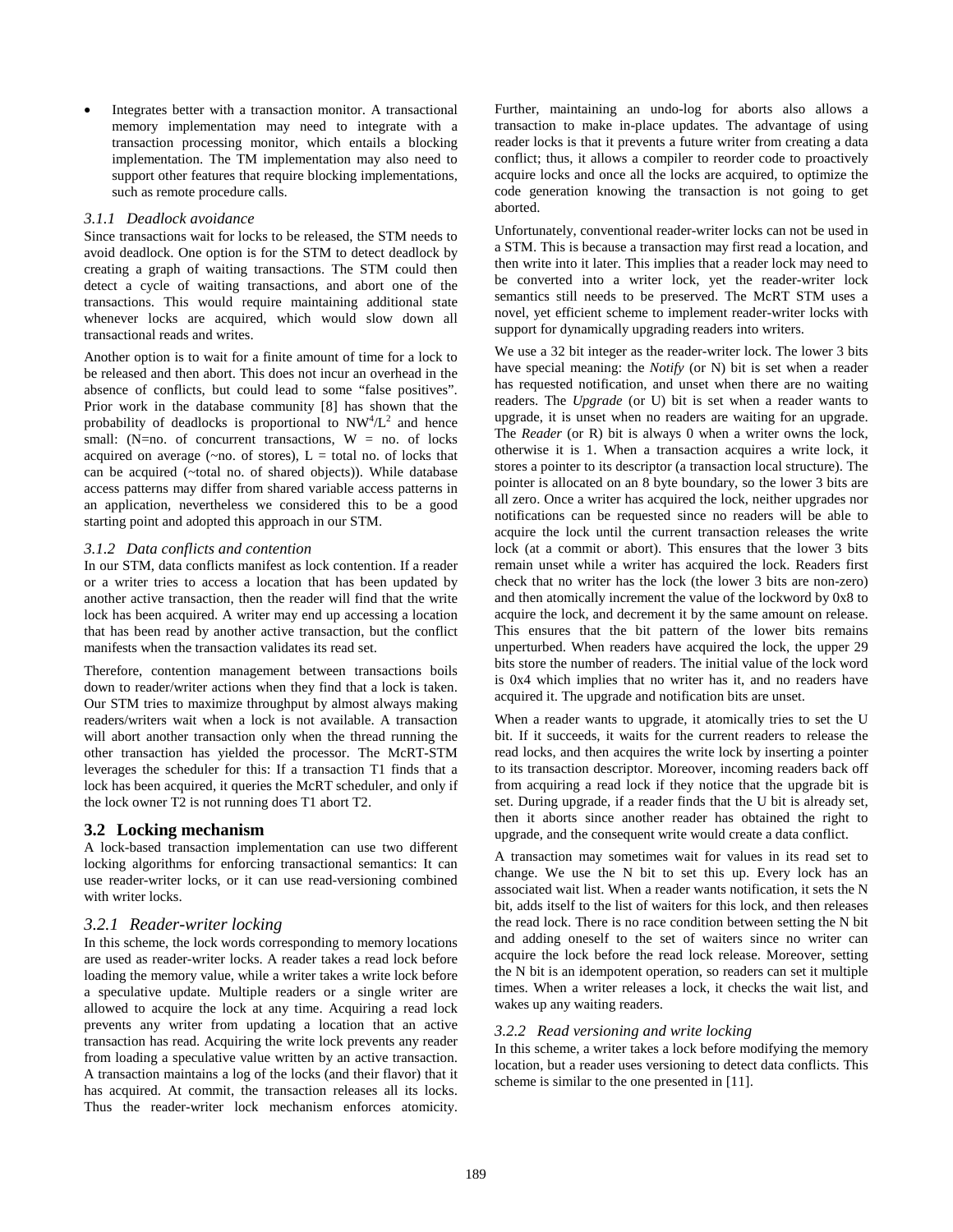We use a 32 bit integer as the lock-word that can be in one of two states. It can either be owned by a writer, or it can contain a version number. The lower 3 bits have special meaning as before. The N bit is used for notifications, the U bit is unused, and the R bit is 1 for version numbers and 0 for a writer lock. A writer acquires a lock by storing a pointer to its descriptor (all descriptors are allocated on 8 byte boundaries.)

Before reading a memory location, a reader checks the lock-word to make sure no writers currently own the lock (the lower 3 bits are non-zero). The reader adds the lock-word to its read set and remembers the version number. At commit, readers validate that the version numbers of the locks in their read set haven't changed. A writer acquires the lock before updating the memory location. The writer also remembers the version number in its write set. During lock release, it inserts a new version number into the lockword; the new version number is obtained by adding 0x8 to the old version number. Thus, whenever a location changes, the version number of the corresponding lock-word monotonically increases. This ensures that the R bit remains set in the new version number. The initial value of the lock word is 0x4. While our current implementation uses 32 bits, nevertheless we intend to switch to 64 bit version numbers to avoid overflow.

Readers use the notification bit for wakeup signals as before. The only difference is that the wait locations are guarded by a mutex. Readers and writers acquire the mutex to allow race-free signaling. Upgrades are handled during validation. During a write lock acquire transactions record the lock's current version number in their write sets; during validation we check that the version number in the read set matches the corresponding one in the write set.

Figure 1 compares the read-versioning with the reader-writer locks. We implemented reader-writer locks both with reader priority and with writer priority (implemented using an additional bit to indicate waiting readers and writers). The performance was similar in both cases; therefore, we compare the read-versioning scheme to the reader lock with reader priority. A value greater than 1 implies that the workload takes longer to finish with reader-locks. As is evident from the figures, *read versioning performs an order of magnitude better than reader locking.* There are 2 primary reasons for this: (1) read versioning eliminates readers from atomically writing to the lock word, improving the cache effects; and (2) dynamic reader to writer upgrades are expensive because an upgrade needs to wait for all current readers to relinquish their read lock; moreover, relinquishing the read lock requires each reader to perform an atomic operation on the lock with destructive cache effects. Reader upgrades also trigger a chain of aborts in all but one of the concurrent readers. In some cases, a compiler can proactively acquire the write lock and avoid the upgrade, but in many cases the upgrade is unavoidable. Reader locking performs worse with more processors because the caching effects get aggravated.

Some researchers have also proposed maintaining explicit reader lists. *Maintaining explicit reader lists would also effectively convert reads into writes and suffer from the same cache degradation and poor performance compared to readversioning.*



**Figure 1: Comparison of reader-version with reader-lock** 

Reader locks perform much worse for hashtable and linked lists since the transactional region contains many more reads than for trees. In the hashtable and the linked list, the average number of reads per transaction is proportional to the number of elements, whereas in the trees, it is proportional to the logarithm of the number of elements.

# **3.3 Write buffering versus undo logging**

A lock-based STM can handle transactional updates in two ways: (1) the STM can update memory in-place during the transaction and maintain an undo log to rollback state on an abort; or (2) the STM can buffer speculative writes till the commit point, and update memory only after the transaction has committed.

One advantage of an undo-based scheme is that it makes the commit path faster since values do not need to be installed. Another advantage is that read after write (RAW) cases can be handled trivially. A STM must make sure that reads from a transactional location return the most recent store. In an undobased scheme, the most recent value is stored in memory; therefore, the STM can easily read the most recent value. The advantage of write-buffering is that lock acquires can be postponed until the commit point, which reduces the time during which locks are held. In addition, the locks can be acquired in a canonical order (for example, address order), which eliminates the chance of deadlocks. The disadvantage is that the write buffers must be searched on a read to get the most recent update. This requires some form of hashing which makes the implementation of nested transactions inefficient.

Undo logging is also more amenable to compiler optimizations such as CSE and hoisting of read and write barriers. Such optimizations are shown in [1].

We implemented both undo-logging and write-buffering in the McRT-STM, and Figure 2 shows that *undo logging performs better than write buffering*. The main overhead of the write buffering scheme arises from having to search the write logs for the most recent speculative value. Again, since the hashtable transactions have a larger read set, write buffering performs worse. These results do not take any compiler optimizations into account, and the workloads did not have any nested transactions; undo logging would perform even better in the above scenarios.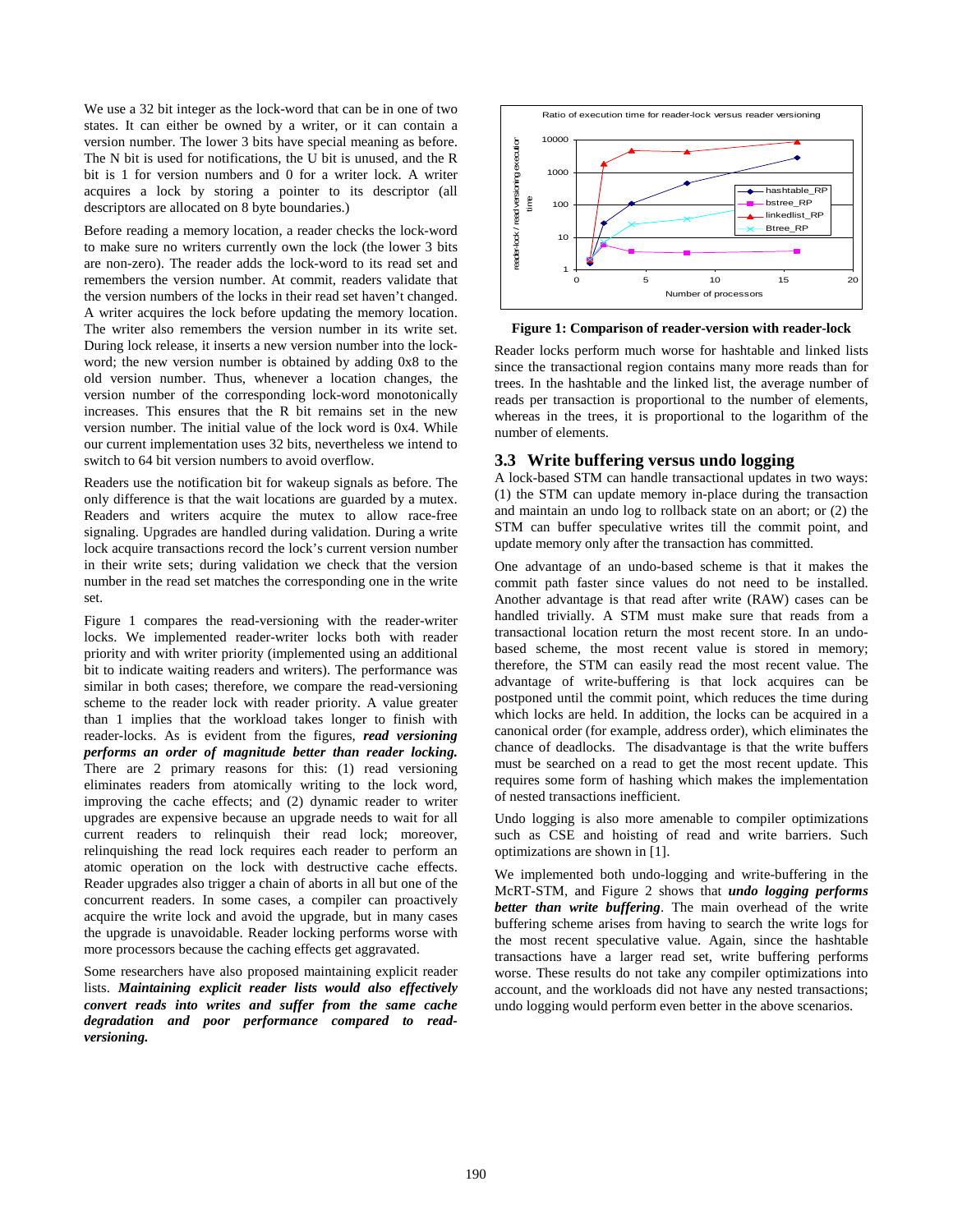

**Figure 2: Comparison of undo logging versus write buffering** 

#### **3.4 Object versus cache-line conflict detection**

STMs can detect conflicts at different granularities; for example, at a cache line level or at an object level. Object based conflict detection is more intuitive for the user, and lets a compiler aggressively optimize the transactional code sequences. Consider the code sequence below that manipulates a node in a linked structure.

```
transaction{ 
        node->key = value; 
        node->left = …; 
        node->right = … 
}
```
With object based locking the compiler can generate code to acquire ownership of the node object once for all the updates. This is more difficult in a cache line based scheme since the object may be split across cache lines.

For managed environments such as Java, object based conflict detection can be implemented easily [1]. For unmanaged environments such as C, this is more difficult since we need to map an arbitrary interior pointer to the object base. The McRT-STM leverages the McRT memory manager (McRT-Malloc) in a novel way to enable object based conflict detection in C/C++. McRT-Malloc divides the heap into several smaller blocks which are used to segregate objects based on their size. McRT-Malloc uses the size-segregated heap for objects less than 8K bytes; larger objects are allocated from a large object space (a different heap) and are not size-segregated. Object based locking is only provided for objects that are allocated in the size segregated heap. Large objects, stack-allocated objects, and global variables fall back on cache line locking. This is desirable since object-based locking for large objects would coarsen the granularity of conflict detection.

During startup, McRT-Malloc divides the virtual address space into large and small object spaces. Given an object pointer, a single range check (*pointer – small\_object\_base\_address < small\_object\_area\_size)* suffices to determine whether the object resides in the small object heap. Every size-segregated memory block is aligned on a 16K boundary. At the base of each of these blocks is a small 64 byte area that holds the meta information for this block including the size of all the objects residing in this block. To obtain the block header address we mask the low-order bits of a pointer (*header addr = pointer & (block size – 1*)). The size of the objects in the block is obtained from the header, allowing efficient computation of the "index" of the object in the

block (*index = (pointer – header\_size – header\_addr) / object\_size).* 

We investigated two approaches to object-based conflict detection. The first approach allocates locks inline with objects, which incurs an overhead even when no transaction accesses an object, but has the benefit of good cache locality. In particular, acquiring the lock gets the cache line in exclusive state which avoids any subsequent cache miss on a store. The second approach associates a table of per-object locks with each memory block used by the allocator. By placing the locks on the side, it is possible to allocate the table in a demand-driven fashion, reducing memory wasted for non-transactional execution at the cost of worse cache locality.

Cache line (hashing) based conflict detection is easier to implement in the STM. Given an address, we mask off the lower bits of the address to get the cache line address. The STM maintains an array of locks that is indexed with the cache line address (of the memory location) to retrieve the corresponding lock. (We also mask off the higher bits. This reduces the number of locks that the STM maintains, but does not affect performance noticeably). This boils down to a single masking operation, a shift, and an addition to realize the address of the lock.

Figure 3 compares all the approaches. Values less than 1 indicate that object-based execution time was less than the cache-line based execution time. The workloads performed 64K operations with 80% being updates. In the hashtable and the binary search tree the inlined locks perform the best, while in the linked list the cache-line based scheme works best. The hashtable has low contention; therefore the inlined locks have a beneficial prefetching effect. The linked list sees very high contention; therefore, the inlining leads to cache-line ping-ponging and hurts the performance. The object-based conflict detection does not include the effect of any compiler optimizations; thus we expect better performance after integrating with compiler optimizations.



**Figure 3: Comparison of object based and cache line locking** 

#### **4. McRT-STM design**

Using the data in Section 3 as a guide, *McRT-STM implements read-versioning and undo-logging. We also support both objectbased and cache-line based conflict detection*.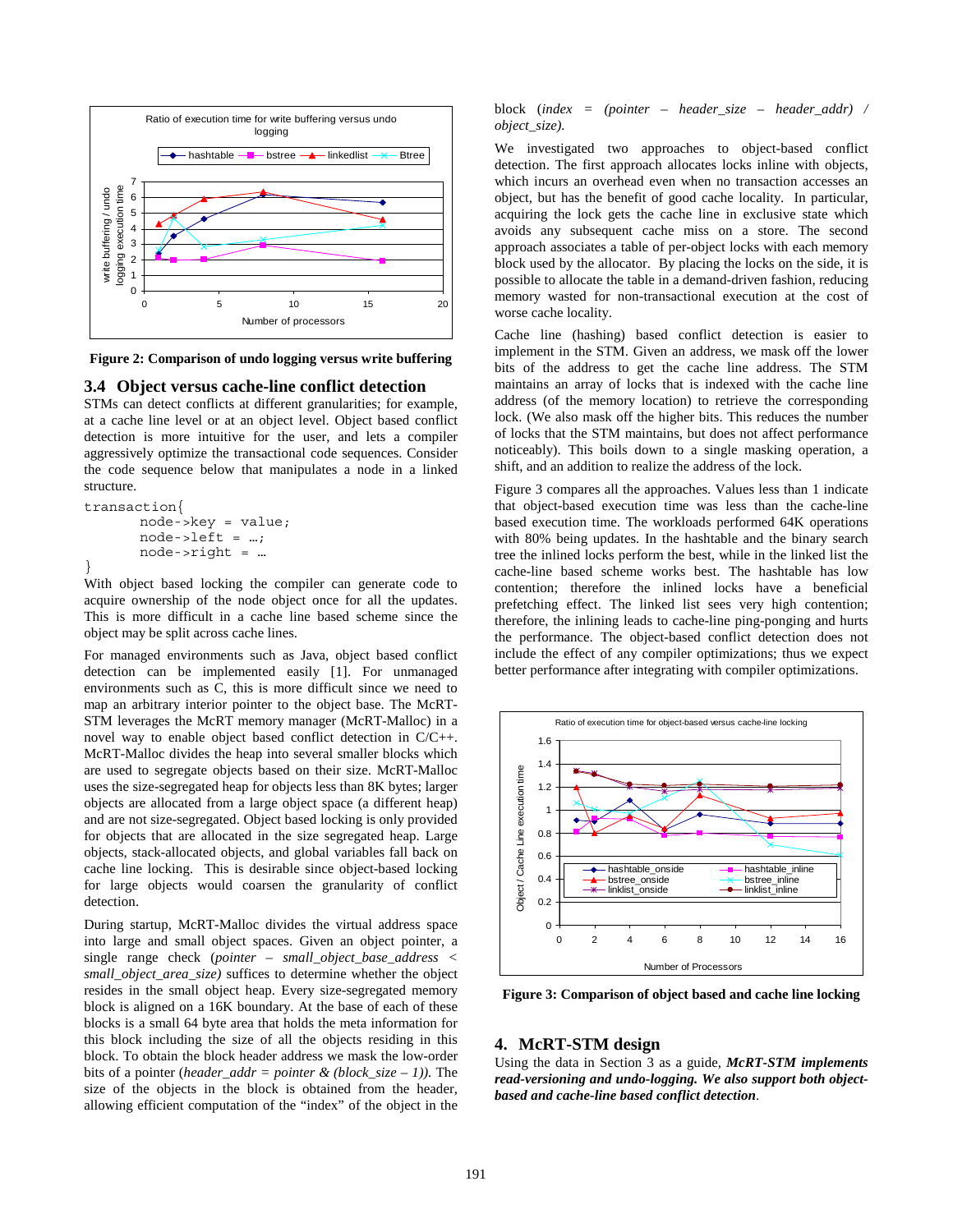# **4.1 McRT-STM API**

The McRT-STM provides the following runtime primitives:

McRTSTMDescriptor\* stmStart (void);

volatile uint32\* stmGetLock (McRTSTMDescriptor \*descriptor, void \*addr);

uint32 stmReadVersion (McrtSTMDescriptor\* descriptor,

volatile uint32\* lock);

uint32 stmWriteLockAcquire (McrtSTMDescriptor\* descriptor, volatile uint32\* lock);

void stmUndoLog (McrtSTMDescriptor\* descriptor, volatile uint32\* addr);

Bool stmValidate(McrtSTMDescriptor\* descriptor);

Bool stmCommit (McrtSTMDescriptor\* descriptor);

void stmAbort (McrtSTMDescriptor\* descriptor,

#### uint32 reason);

void stmAbortCurrent (McrtSTMDescriptor\* descriptor, uint32 reason);

void stmMapLogFromBegin(McrtSTMSSB\* ssb,

void (\*callback) (McrtSTMSSB\* ssb),

McrtSTMSSB<sup>\*</sup> stop);

void stmMapLogFromEnd(McrtSTMSSB\* ssb,

void (\*callback) (McrtSTMSSB \* ssb),

McrtSTMSSB<sup>\*</sup> stop);

void stmAddAbortHook(McrtSTMDescriptor\* descriptor,

void (\*callback)(McrtSTMDescriptor\* dsc, void\* arg),

void\* arg);

void stmAddCommitHook(McrtSTMDescriptor\* descriptor,

void (\*callback)(McrtSTMDescriptor\* dsc, void\* arg),

void\* arg);

McrtSTMDescriptor\* stmGetDescriptor();

McrtSTMSSB\* stmGetReadSet(McrtSTMDescriptor\*);

McrtSTMSSB\* stmGetWriteSet(McrtSTMDescriptor\*);

McrtSTMSSB\* stmGetUndoLog(McrtSTMDescriptor\*);

A call to stmStart initiates a transaction letting the STM initialize its internal data structures. The stmStart function also maintains the dynamic nesting depth. The stmGetLock function is used to map an address to a unique lock; the mapping can be either on a cache-line basis or on an object basis and can be set dynamically. Clients of the McRT-STM can also override the default stmGetLock function and provide their own function to map addresses to locks. This allows us to decouple the granularity of conflict detection from the unit of logging/updates. The stmReadVersion, stmWriteLockAcquire, and stmUndoLog functions are used to access shared memory inside a transaction. The stmReadVersion takes a lock address (corresponding to a memory location) and stores the version number in the read set if the lock is currently not owned. The function returns immediately if the calling transaction owns the lock. Otherwise it calls the

contention manager which may cause it to wait and retry, or ultimately abort the transaction. Since we use in-place updates, reads are done directly from memory. The stmWriteLockAcquire takes ownership of a lock if it is currently not owned, or returns immediately if the calling transaction owns it. If some other transaction owns the lock, it calls the contention manager, which may decide to wait and retry, or may ultimately decide to abort the transaction. Both the stmReadVersion and stmWriteLockAcquire functions return the version number of the lock. The stmUndoLog is used to remember the old value of a location before doing an in-place update. Updates are always word sized. The stmValidate function validates the transaction by checking that the version numbers in the read set match the current version numbers of the locks. The stmCommit function marks the end of a transaction. It validates the transaction and releases all the locks acquired by the transaction (and recorded in the write set). The transaction may be aborted at any time due to a data conflict. The stmAbort aborts the entire transaction, while the stmAbortCurrent aborts only the innermost transaction. On an abort the memory values are reverted, the write locks are released, and the contention manager is invoked which ultimately retries the transaction. The McRT-STM supports explicit user aborts that are used for implementing the retry-orElse [14] construct. The stmMapLogFromBegin and stmMapLogFromEnd functions take a call back function and iterate over the logs from the beginning and from the end respectively. The log entry pointed to by *stop* tells the iterator when to terminate. The McRT-STM also allows a client to add abort and commit callbacks (stmAddAbortHook and stmAddCommitHook) that are invoked if a transaction gets aborted or committed. The transaction descriptor is threaded through all calls, therefore the STM exports a function (stmGetDescriptor) to get the current transaction descriptor. The remaining functions, (stmGetReadSet, stmGetWriteSet, remaining functions, (stmGetReadSet, stmGetUndoLog) are used for accessing the transaction's logs which can then be passed to the iterators.

For the applications studied in this paper all the calls to the STM library are introduced by a simple manual expansion of all sharedmemory locations accessed inside atomic regions. The library calls may also be introduced automatically by a compiler [1].

# **4.2 McRT-STM data structures**

Every transaction uses a descriptor for storing transaction metadata. The descriptor is created during thread initialization and stored in the thread local storage (TLS). The stmStart function retrieves the descriptor from the TLS; the descriptor is then passed to all the runtime functions to avoid repeated TLS lookups. The descriptor contains the following fields

- transactionState  $\rightarrow$  Active/Committed/Aborted/Wait
- transactionDepth  $\rightarrow$  Nesting depth
- $writeLocksAcquireLog, currentIndex \rightarrow write$ set locks, pointer to the head of the log
- readLocksAcquireLog, currentIndex  $\rightarrow$  read set, pointer to the head of the log
- updatedLocationsLog, currentIndex  $\rightarrow$

original value log, pointer to the head of the log

The logs store the read and write sets (address-value pairs) and are organized as a sequential store buffer (SSB)[18][3]. These store buffers are allocated in chunks, and when the current chunk runs out, a new chunk is allocated and linked to the last chunk of the SSB as shown in Figure 4. (For simplicity the figure shows the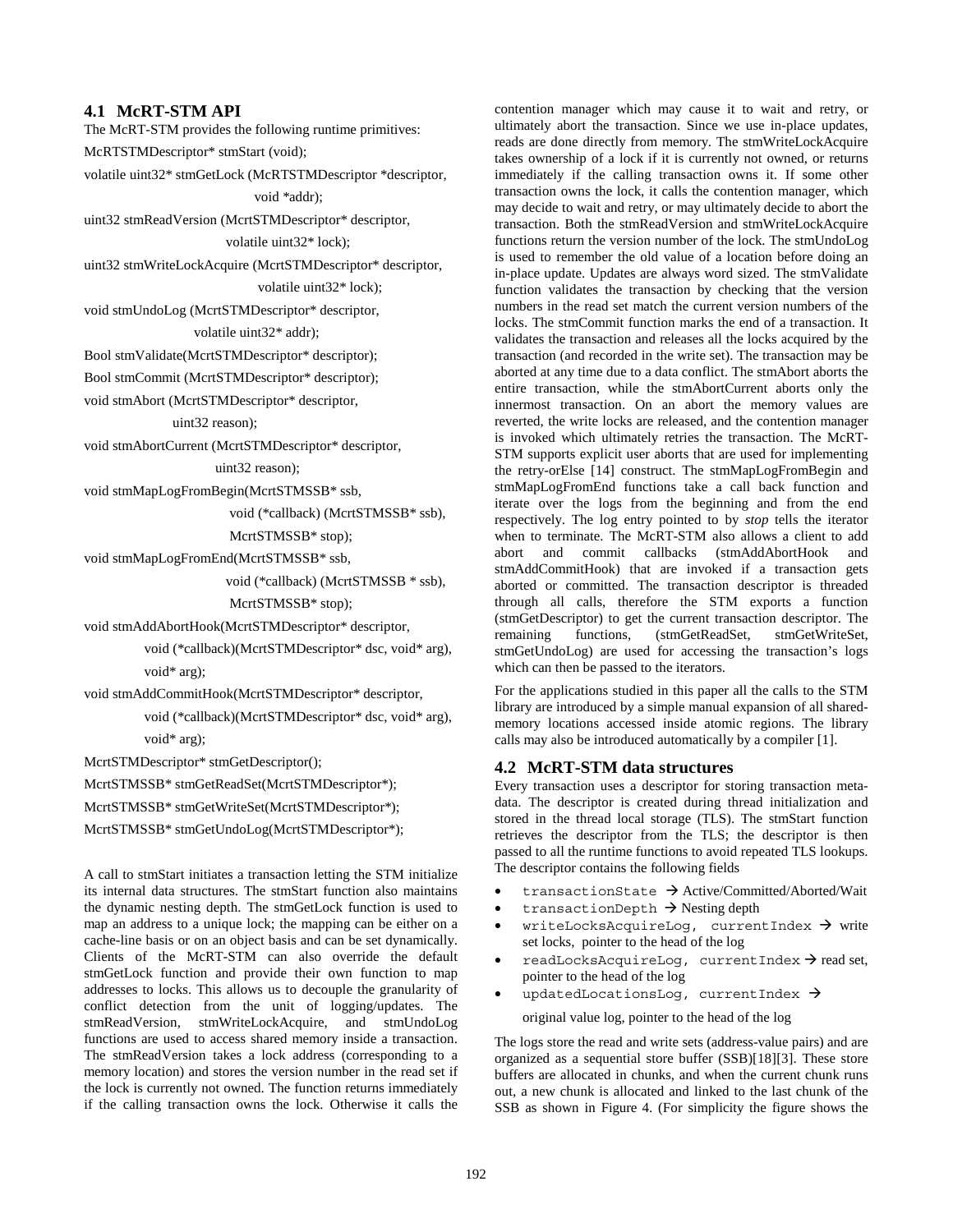SSBs allocated as 2 entry chunks, in the implementation we use 128 entry chunks). The descriptor contains a pointer, *currentIndex,* to the head of each log. We assume that nested transactions follow a stack discipline; therefore the logs contain an *index stack* that is used for tracking the read and write sets of transactions at different nesting depths.



**Figure 4: Structure of the transaction logs** 

Figure 4 shows the updatedLocations log When a nested transaction is started, the current index into the log is pushed onto the index stack. When a nested transaction is committed, the index stack is popped. This effectively merges the read-write sets of the nested transaction with that of the parent transaction, which provides closed nesting semantics. The entries from the top of the stack to the head of the log (*currentIndex)* comprise the state of the currently executing transaction. This allows easy rollback of a nested transaction without affecting the parent transaction. For example, in Figure 4, when the innermost transaction is started, the *currentIndex* points to the head of the log, while the stack contains the log indices where each parent transaction started. As the innermost transaction starts, the write set will be made up of the elements from the top of the stack (the third entry). When the innermost transaction commits, the stack will be popped, and the top of the stack will then point to the second entry and the write set will be made up of the elements from the second entry on to the end of the SSB. Thus the state of the inner transaction will get subsumed into the parent transaction.

#### **5. MCAS implementation**

Our STM allows a very efficient multiword compare and swap, MCAS, [13] implementation that works on arbitrary values and coexists with the general STM. Having an efficient MCAS is important for two reasons: (1) MCAS can be used by expert programmers to write concurrent data structures, and (2) MCAS can be a convenient interface to a hardware transactional memory (HTM) implementation. Most HTM proposals [16] have an upper bound on the number of locations that can be accessed inside a transaction. Since a MCAS specifies upfront the number of transactional memory accesses, the transactional library can decide whether to execute the MCAS as a HTM or as a STM. The MCAS API is defined as:

Bool MCAS(int k, void\* addr[], uint32 oldValue[], uint32 newValue[])

The first parameter provides the number of memory locations that will be accessed, the second parameter provides the set of addresses, the third parameter provides the set of expected values, and the last parameter provides the set of new values that will be swapped in if all the memory locations contain the expected values. The operation returns True if the new values are swapped in, and False otherwise.

The STM and MCAS are integrated and both compute the locks for the transactional memory locations using the same algorithm; therefore, the locations are protected from concurrent access. Only if all the locks are successfully acquired does the MCAS update the memory locations and returns True, otherwise it returns False, which

enables some optimizations. The workloads we used for evaluating our STM (e.g. hashtable, or binary search tree) are not amenable to the use of MCAS, so we compared the STM with the MCAS on a bounded FIFO queue with concurrent enqueuers and dequeuers. Figure 5 shows the comparison between the MCAS and the STM implementation.



**Figure 5: MCAS versus STM** 

#### **6. STM performance**

This section compares the performance of STM with lock-based algorithms and then examines the McRT-STM overheads. The transactional workloads use cache line based conflict detection in all cases. This paper focuses solely on a high performance STM without regard to compiler optimizations; therefore, we did not consider object based conflict detection in the results.

#### **6.1 STM versus locking**

Figure 6 provides a baseline comparison between STM and the different locking schemes on the hashtable benchmark. The coarsegrained locking scheme uses a single lock for the entire hashtable. The fine-grained locking scheme uses a lock per bucket. The STM version replaces the lock acquire and lock release calls of the coarse grained version with stmStart and stmCommit calls. Thus, the programming effort is the same as that of coarse grained locks. The STM version initially starts out with a much higher overhead, but as the number of processors increases, it starts approaching the finegrained performance. At 16 processors, the STM is about 1.8X the performance of fine-grained locking. In the experiment we set the number of updates to 80% of the hashtable operations. With a higher number of lookups, the STM performs better and approaches the fine-grained locking performance.



**Figure 6: STM versus locking on hashtable**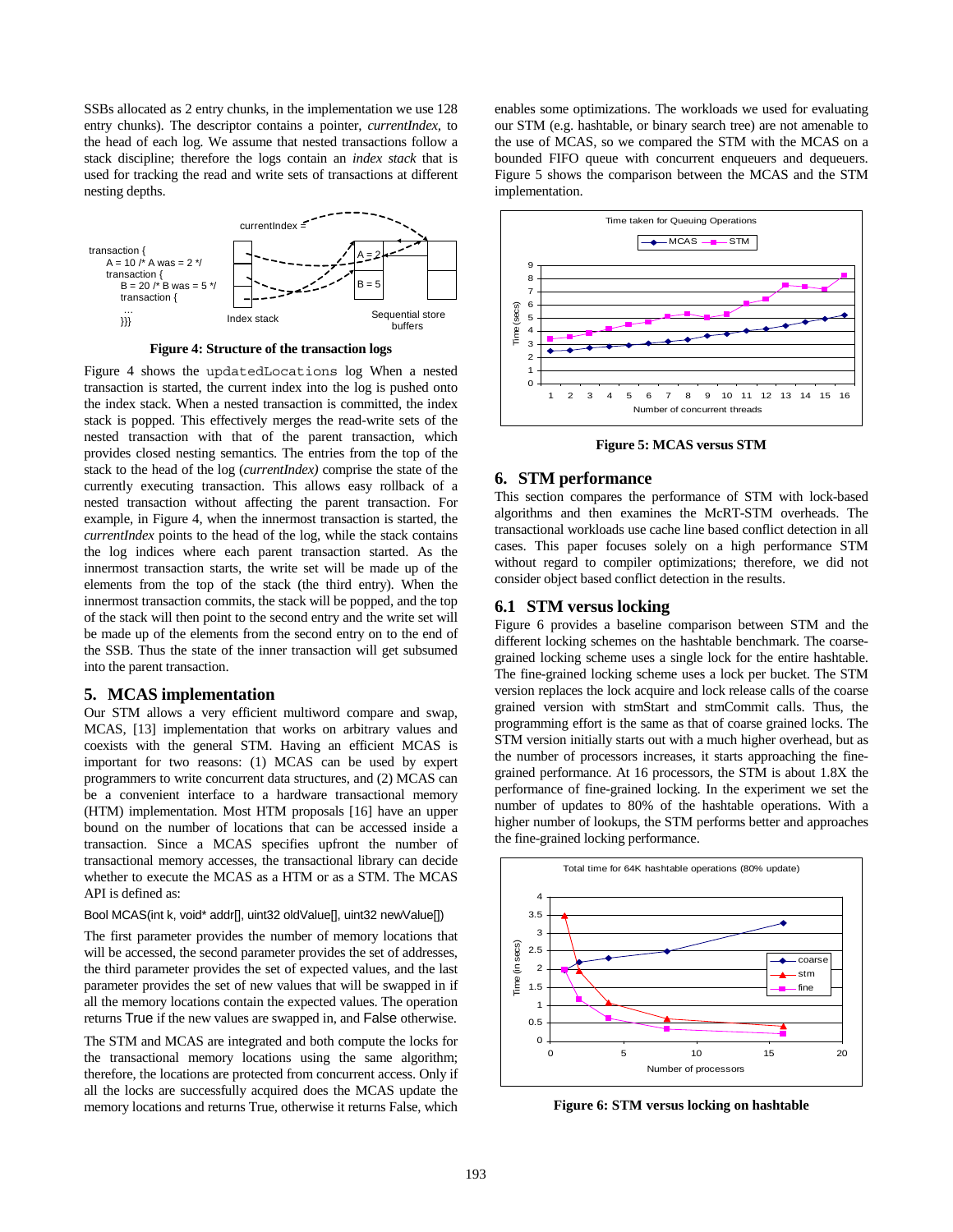We compare the STM and locking on binary search trees in Figure 7. The lock implementation uses a single lock for the entire tree. The STM performs better than the locking when the proportion of updates is lowered. This arises because the balancing propagates changes across the tree and increases the number of aborts. More importantly, the balancing propagates updates to the root of the tree which severely limits concurrency. The comparison for BST operations without balancing is shown in Figure 8, and the STM outperforms the locking even with higher number of updates. The abort ratios are shown in Figure 9.



**Figure 7: STM versus locking on binary search tree with balancing** 



**Figure 8: Comparison of STM and locks without balancing binary search tree** 



**Figure 9: Aborts in the transactional AVL and BST** 

We compare the STM and lock performance on a sorted linked list in Figure 10. For the locking measurements, we used a single lock for the entire list. When the proportion of updates is lower, the STM performs better, but as the updates increase the performance becomes comparable since the number of aborts increases. Figure 11 shows the results for an unsorted list. In the unsorted list, all insertions happen at the front of the list, which provides no concurrency for the update operations, while the updates are spread out in a sorted list. The abort ratios are given in Figure 12.



**Figure 10: Comparison of STM and lock on sorted link list** 



**Figure 11: Comparison of lock and STM on unsorted link list** 



**Figure 12: Aborts in the linked list** 

We also implemented fine-grained locking versions (containing locks at each node) for both the binary search tree and the linked list, but the fine-grained locking performs worse than the STM or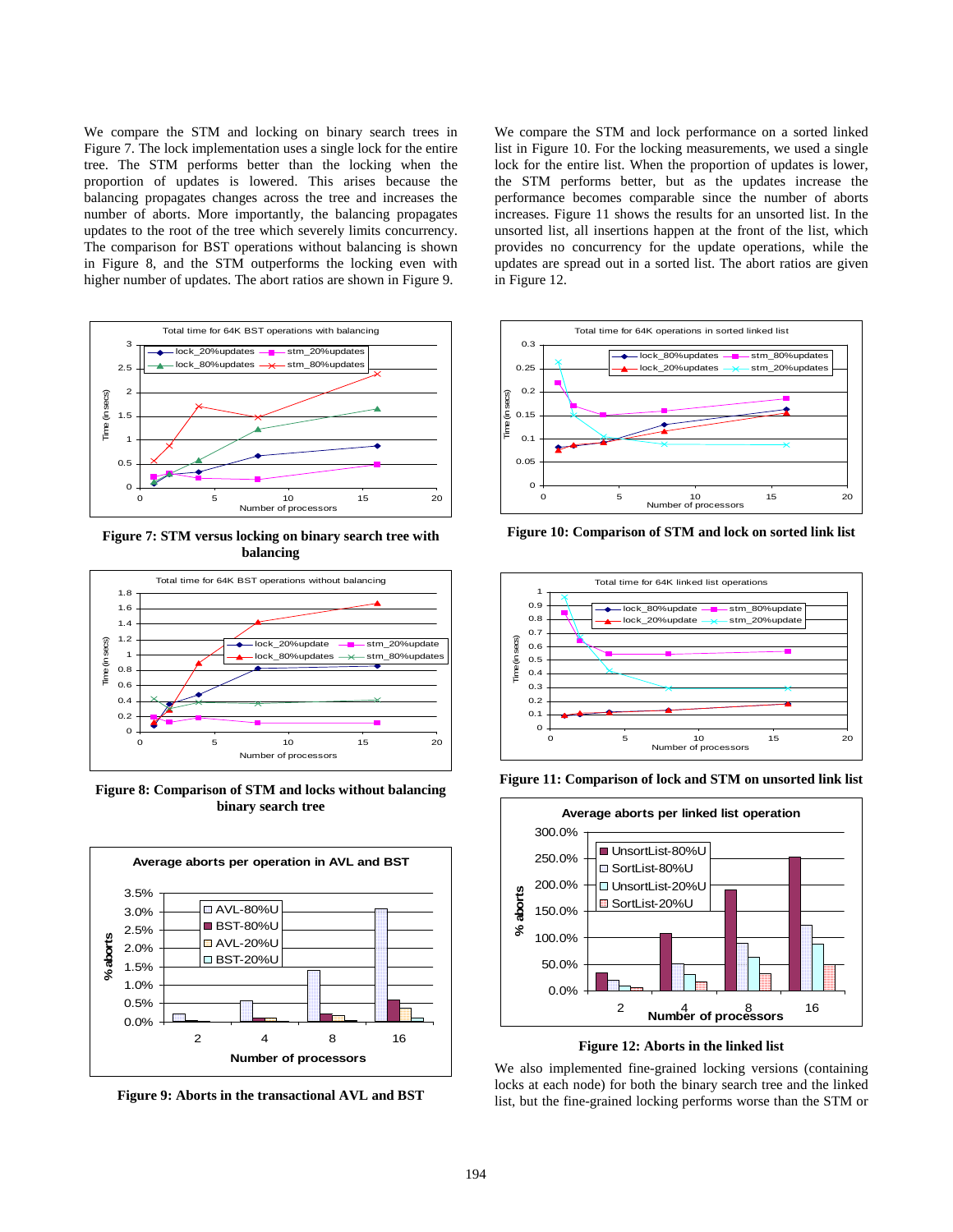the coarse-grained locking by an order of magnitude. Unlike the hashtable, fine-grained locking requires many lock operations on the linked list and the binary search tree. Since lock operations are expensive on the Xeon, fine-grained locking does not provide any benefit.

We show the STM and lock comparison for the B-Tree in Figure 13. The B-Tree sees few aborts, and therefore the STM outperforms the lock-based code. Even with 80% updates at 16 processors, B-Tree operations get aborted less than 0.5% of the time. The STM performs better as the proportion of lookups increases.

Both the linked list and the binary search tree results show the importance of good contention management in a transactional system. Our cache-line versus object-based conflict detection results also show that contention can play a significant role in determining how the STM performs.



**Figure 13: Comparison of STM and locking on B-Tree** 

#### **6.2 STM overhead breakdown**

The breakdown of costs in the transactional workloads is shown in Figure 14. The cost is dominated by the read barrier and the validation costs in all the benchmarks. The hashtable buckets are organized as linked lists, so the number of elements scanned is proportional to the number of insertion operations which contributes to the high overhead from stmReads. In the tree on the other hand, the maximum number of reads is proportional to the logarithm of the number of insertion operations. The TLS accesses also arise from the STM; the TLS accesses are mainly for accessing the descriptor and the logs.



**Figure 14: STM cost breakdown in the hashtable** 

Our STM needs to insert validation checks [11][15] at backward edges to guard against infinite loops and other error conditions. The linked list is traversed in a loop, with the number of backward jumps being equal to the number of list elements. As a result, 80% of the validation calls in the linked list arise from checks on backward edges, and the remaining from validation at commit. If we consider only the commit validations, then the validation cost has the same proportion as the other benchmarks. Techniques like early release [15] would help in reducing the overhead; however, we didn't use early release since it seems to impose the same programming burden as fine-grained locking.

#### **6.3 STM preemption**

Since McRT-STM does not guarantee non-blocking properties, we need to ensure that performance does not degrade if the application uses more threads than processors. In this section, we show how the STM performs as the application increases the number of threads. We run the workloads using 16 processors, but use up to 128 user threads. The McRT scheduler multiplexes the user level threads onto 16 kernel threads. Figure 15 shows the execution time of the benchmarks as we increase the number of threads relative to the execution time for the benchmarks at 16 threads. A value greater than 1 indicates that the workload takes longer to execute than with 16 threads.



**Figure 15: STM performance with large number of threads** 

As is evident from the charts, there is no performance loss in going from 16 to 128 threads, with a gain in some cases. The increase in performance is due to better load balancing. McRT-STM does not adjust transaction priorities dynamically (in other words does not impose fairness), some transactions win most of the conflicts, while other transactions loose most of the conflicts. Thus, a few of the transactions finish early, while some transactions finish late; the difference between the fastest and the slowest transaction (or the load imbalance) is proportional to the work done by each thread, and decreases as we increase the number of threads. Hence the execution time falls as we increase the number of threads, since less time is wasted in idling. The slight increase in the execution time as we get up to 128 threads arises from runtime and scheduler inefficiencies at high number of threads. The saw-tooth nature of Figure 15 also arises from cooperative preemption since the load balancing works best when the number of application threads is a multiple of 16, and gets worse at other thread counts.

#### **6.4 STM on a non-synthetic workload**

This section shows McRT-STM performance on a non-synthetic application. The concurrent workloads serve as a good testbed,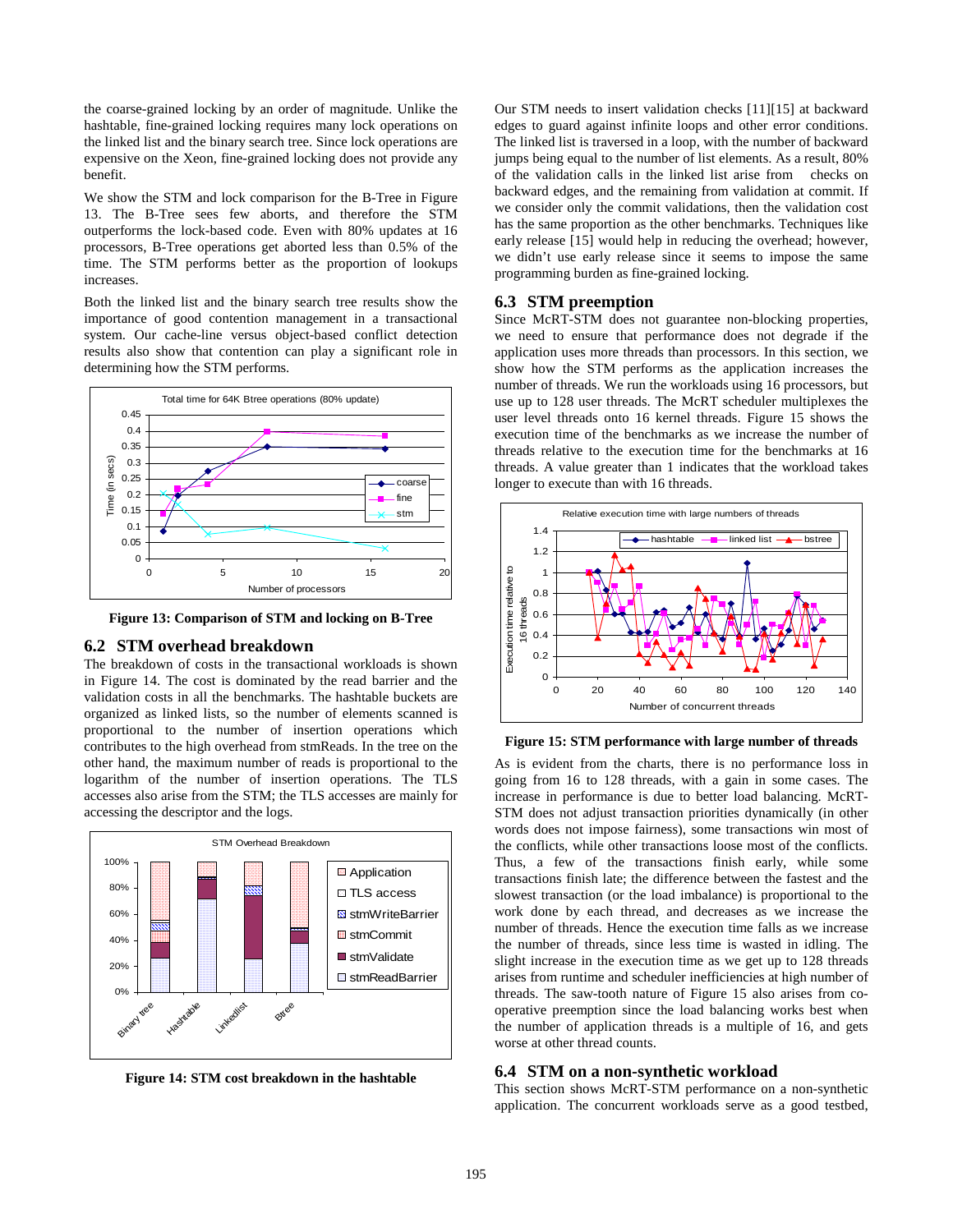but it is difficult to simulate application characteristics closely through those workloads; for example, contention behavior, proportion of time spent in atomic code, mix of reads and writes, granularity of locking, and so on. So we took the well known sendmail (v8.13.4) application and converted the mutex calls into transaction calls. Sendmail consists of a multithreaded mail filter (milter) API called libmilter (v0.3.0). Through this API, sendmail can make callbacks to sendmail-milter, which in turn calls Mail-SpamAssasin (v3.0.4) to filter out spam from incoming mail. The workload consists of several threads sending emails (50% spam) to the same account. Sendmail goes through the chain of programs mentioned above to filter the spam from these emails. We profiled the lock-based sendmail execution, and found that the application spends about 10% of its time in critical regions, large enough that a significant STM overhead would slow the benchmark noticeably.

As seen in Figure 16**,** McRT-STM performs comparably to the lock performance. We show the execution time till 8 threads since the other threads are used for sending mail to drive the workload. The key point about STMs is their software engineering benefits, and the challenge for an implementer is to provide the benefits at a reasonable cost. The sendmail result provides preliminary evidence that on commercial applications, the STM and locking performance are comparable.



**Figure 16: STM and lock behavior for sendmail spam filter**

# **7. Related work**

Transactional memory, as applied to programming languages, was first studied by Herlihy and Moss [16], and later by Stone et. al. [25]. Both of those relied on a HW implementation, while ours is a completely SW implementation. Shavit and Touitou [24] proposed the first SW only solution scheme handling transactions with statically known read and write sets. More recently, Herlihy *et. al.* [15], Harris and Fraser [11] and Welc, Jagannathan and Hosking [26] have built non-blocking STMs that run on stock hardware and handle transactions with dynamically known read and write sets. Herlihy uses an object based scheme for Java, whereas Harris uses a cache line based scheme. These systems were designed with preemption safety as a major concern. Our system investigates design options made available by hardware with sufficient threads to ameliorate preemption concerns.

Our work differs in several other respects: We leverage the other parts of the runtime system to build a lock-based implementation, we do a detailed quantitative analysis of the various design tradeoffs, we provide a MCAS interface that can be used for interacting with HW transactions, and our STM also provides support for nested transactions with partial aborts.

Ennals [7] discusses a lock-based STM for Java that shares some properties similar to our STM; this paper makes several additional contributions such as the object-based  $C/C++$  STM, leveraging the runtime scheduler and memory manager, and a detailed performance analysis of the STM design space. Marathe, Scherer and Scott [23] do a quantitative analysis of several non-blocking STMs, but their emphasis is on studying different contention policies rather than STM tradeoffs. Harris and Fraser [12] present a locking mechanism for their write logging STM but assume an adversarial scheduler where preemption is a concern. Harris [13] describes a MCAS that works on pointer values, but our MCAS works on arbitrary values.

# **8. Conclusions**

Transactions are a powerful linguistic construct for managing concurrency since they eliminate deadlocks, make it easier to compose atomic primitives, and automatically provide finegrained concurrency. Transactions may be implemented either in HW or in SW. A software implementation is more versatile and programmer friendly since it imposes no size constraints on the transaction, allows advanced features such as nesting, allows experimentation with usage models, and is easier to interface with tools. In this paper, we present the design and implementation results for McRT-STM, a software transactional memory library for a multi-core runtime.

This paper makes a number of novel contributions: (1) It shows how a STM can leverage other parts of the runtime (e.g., the scheduler and the memory manager) to provide a highperformance STM implementation. (2) It provides the first quantitative analysis of various STM design tradeoffs. (3) It shows performance comparisons with a number of lock-based concurrent data structures, a breakdown of the different STM overheads that can guide further optimizations, and a comparison of the lock-based and transactional versions of the sendmail filter. (4) It also shows a novel MCAS implementation that can be used as a more efficient (but more restricted) form of transactional memory.

# **9. References**

- [1] Adl-Tabatabai, A., Lewis, B.T., Menon, V.S., Murphy, B.R., Saha, B., and Shpeisman, T. Compiler and runtime optimizations for efficient software transactional memory. *To appear PLDI 2006.*
- [2] Allan, E., Chase, D., Luchango, V., Maessen, J., Ryu, S., Steele Jr., G., and Tobin-Hochstadt, S. The Fortress language specification, version 0.618. *Sun Microsystems Technical Report,* April 2005.
- [3] Appel, A. W. 1989. Simple generational garbage collection and fast allocation. *Softw. Pract. Exper.* 19, 2 (Feb. 1989).
- [4] Charles, P., Donawa, C., Ebcioglu, K., Grothoff, C., Kielstra, A., von Praun, C., Saraswat, and V., Sarkar, V. X10: An object oriented approach to non-uniform cluster computing,. *OOPSLA* 2005.
- [5] Cierniak, M., Eng, M., Glew, N., Lewis, B., and Stichnoth, J. The Open Runtime Platform: a flexible high-performance managed runtime environment: Research Articles. *Concurr. Comput. : Pract. Exper.* 17, 5-6 (Apr. 2005).
- [6] Cray Inc. The Chapel language specification, version 0.4. *Technical Report*, Cray Inc. Feb 2005.